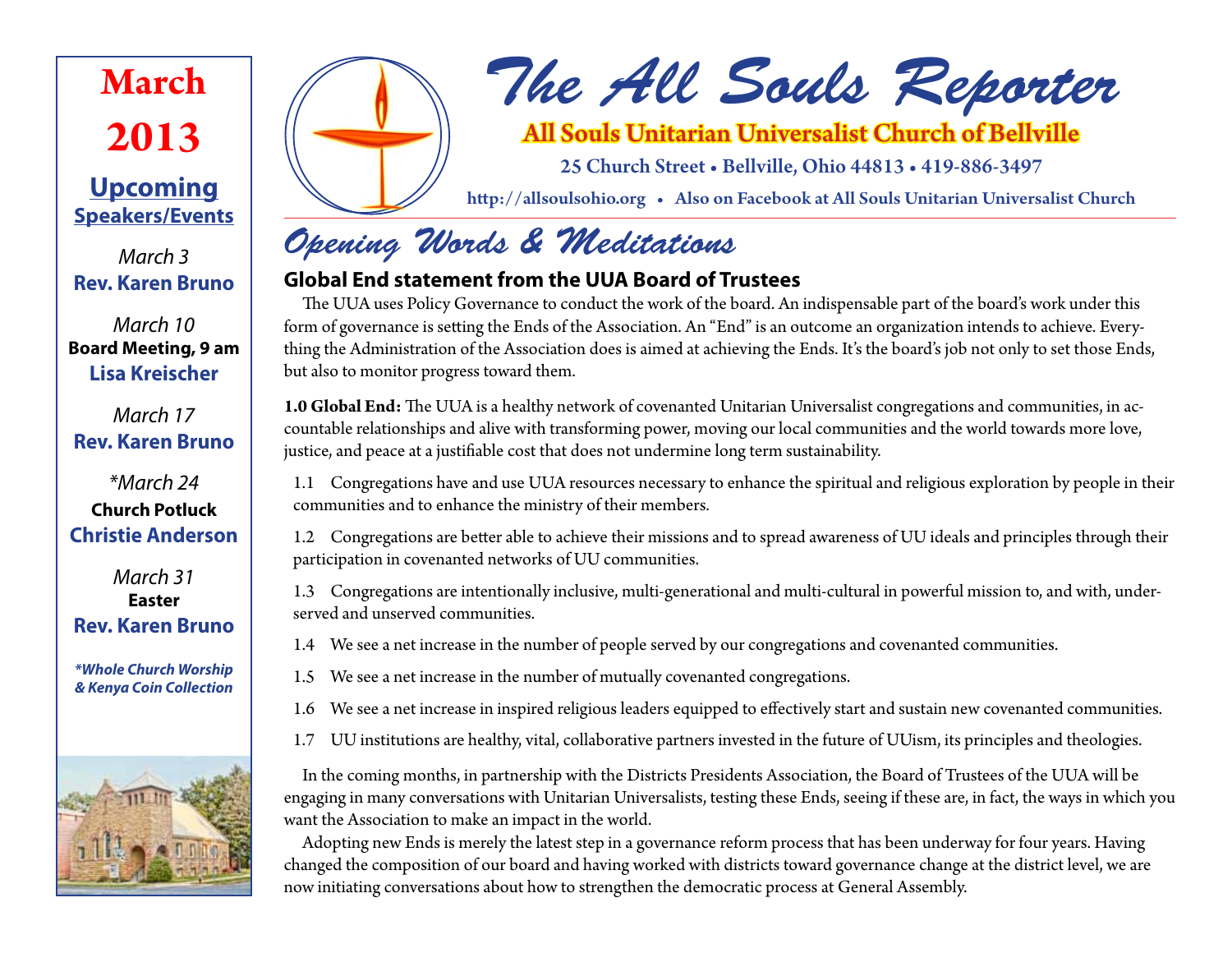## *March Calendar*

#### **EVERYONE IS INVITED TO ALL ACTIVITIES ALL ACTIVITIES ARE AT THE CHURCH UNLESS OTHERWISE NOTED**

#### **March**

#### **3 Sunday 10:30 am Rev. Karen Bruno Topic: Question the Pastor**

 Do you have a question you wish you could ask a minister? Well, bring it with you on Feb 17th. Karen will gather written questions during the worship time and answer as many as she can in the time usually allotted for her message. Spirituality, Religion, Death, Sin, Forgiveness, Social Justice . . . . Bring your questions and we will listen to Karen attempt to answer them. Questions may also be used for future presentations. This might be entertaining....."Try to stump the pastor"!

**Bio**: Karen Bruno is part time pastoral care minister at Bellville All Souls Unitarian Universalist Church. She attended Drew Theological School and was ordained by the United Church of Christ in 2002. Now retired from her full time career, she is thrilled to be working at Bellville All Souls. She lived in Ohio for her high school and college years and then returned to Ohio in 2011 following her early retirement from Denver Human Services, where she worked for 21 years. Many other jobs in various programs bring her total to about 30 years in Social Service agencies of all types. In addition, Karen has worked as church pastor, hospice chaplain and religious educator. She and her wife Chris live in Mansfield.

 *Note: Team meetings following coffee and conversation in the Fellowship Hall.*

5 Tuesday 6:30 pm Support/Discussion Group "Loved Ones with Addictions or Mental Illness"

#### 10 **Sunday** 9 a.m. Board Meeting (all invited)

#### **10:30 am Lisa Kreischer Topic: "Listen with Your heart. Listen to Your Heart."**

**Bio**: Lisa comes to us via an invitation by Liz Hugenberg, our UU Religious Education chair, who met Lisa several years ago in her role as Community Coordinator of the local IONS group. IONS stands for Institute of Noetic Sciences, a California-based organization that honors our human potential and sponsors consciousness research. She facilitates the monthly dialogue circles on various topics. Lisa has recently focused on learning the consciousness of Nonviolent Communication (NVC) and has been advancing her study of the communication process. As a volunteer at Stratford Ecological Center in Delaware, she gets to experience and share all the wonderful things that go on at an organic farm. As a Farm & Nature Guide, she shows little people around the farm. She practices what she preaches by attracting opportunities to engage in what she loves: photography, sailing, gardening and teaching. Lisa's passion and joy for life are contagious as you will see as she shares her story of inspiration.

*Note: There will be an informal "Meet the Pastor" for newcomers and prospective members after the service.*

12 Tuesday 6:30 pm Support/Discussion Group "Spirituality for Today"

| 17    | Sunday  |                   | 10:30 am Karen Bruno     | Topic: TBA                                                                                            |
|-------|---------|-------------------|--------------------------|-------------------------------------------------------------------------------------------------------|
|       |         |                   |                          | Note: There will be a New Members class after the service for recent members and prospective members. |
| 19    | Tuesday | $6:30 \text{ pm}$ |                          | Support/Discussion Group "Women Who Care"                                                             |
|       |         |                   |                          |                                                                                                       |
| $24*$ | Sunday  |                   |                          | All Souls Recycle Day (before and after church)                                                       |
|       |         | 10:30 am          | <b>Christie Anderson</b> | <b>Topic: Mystical Experiences</b>                                                                    |
| 26    | Tuesday | $6:30 \text{ pm}$ |                          | Support/Discussion Group "Being Liberal in a Conservative Place"                                      |

**31 Sunday 10:30 am Karen Bruno (Easter Sunday)** 

*\*Whole Church Worship/Kenya Coins Collection/Church Potluck*

| Birthdays | 2 Quinn Bartsch | 9 Ché Sahara                | 12 Brian Moore    | 21 Gary Roth      |
|-----------|-----------------|-----------------------------|-------------------|-------------------|
|           | 5 Cole Bartsch  | 10 Jay Gilbert              | 19 Jonathan Nagel | Bernie Mizer      |
| for March | Sam Kilgore     | 11 Mandy Waltz 20 Pam Ellis |                   | 22 Janet Chandler |

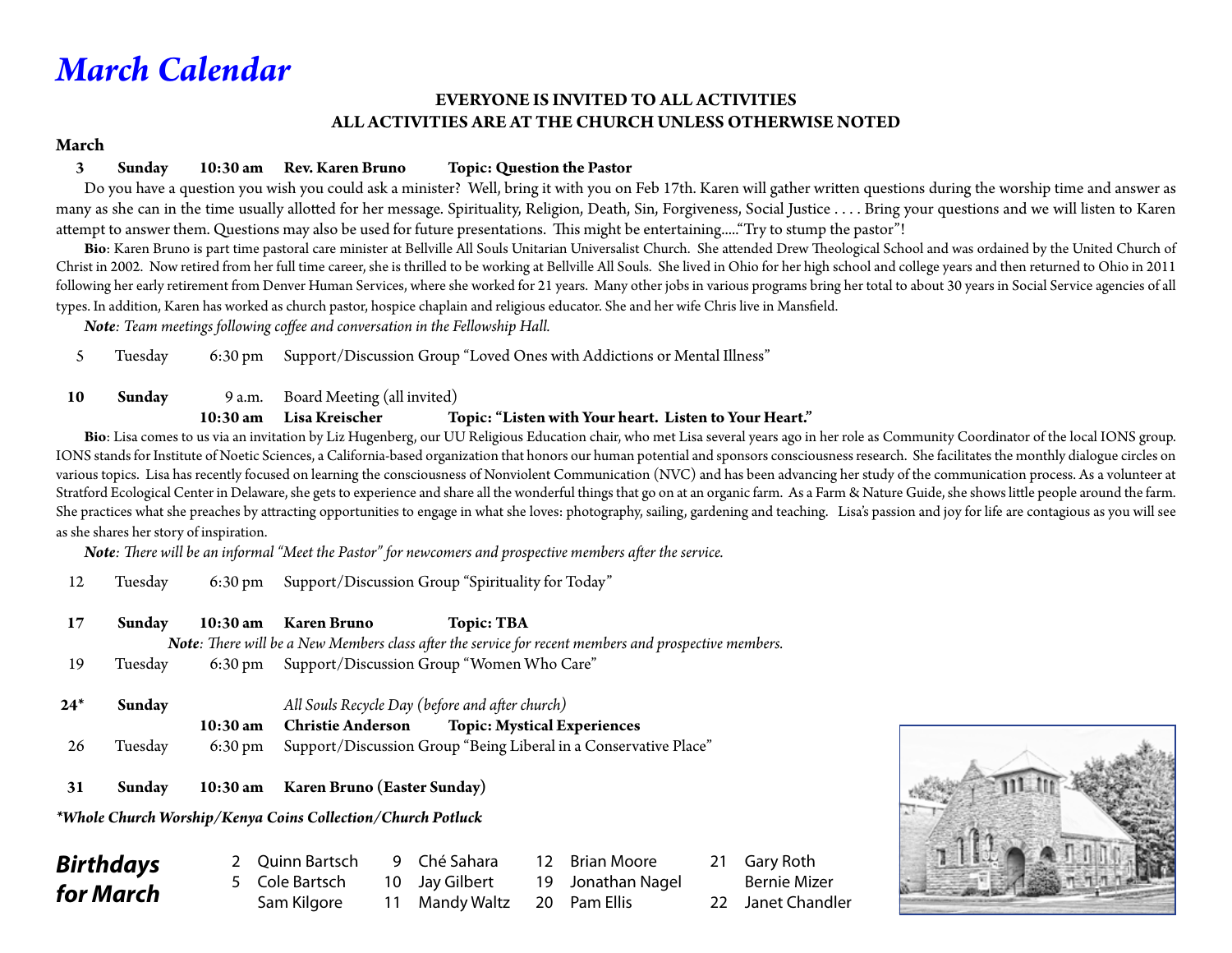### **February 2013 Financial Report**

#### **Revenue**  $C_1$  11  $\cdots$

| Collections                     |              |
|---------------------------------|--------------|
| Open Plate Offering             | \$<br>363.80 |
| Pledges                         | 2,039.00     |
| Huruma Foundation (Kenya Coins) | 112.00       |
| <b>Total</b>                    | 2,402.80     |
| Expenses*                       | 2,081.74     |
|                                 | 343.06       |

Average Attendance in February: 40

There were no unusual expenses for February and we had one of our highest collections for Kenyan AIDS Orphans.

| January Pledge Report                      |                               |          |                                                                           |  |  |  |  |
|--------------------------------------------|-------------------------------|----------|---------------------------------------------------------------------------|--|--|--|--|
|                                            | Difference<br>Paid<br>Pledged |          |                                                                           |  |  |  |  |
| \$1,600                                    | \$2039                        |          | $+$ \$439 (+27%)                                                          |  |  |  |  |
| <b>2012-2013 Fiscal Year</b>               |                               |          |                                                                           |  |  |  |  |
| Pledged                                    | Paid                          |          | Difference                                                                |  |  |  |  |
| \$13,299                                   | \$13,441                      |          | $+142$ $(+1\%)$                                                           |  |  |  |  |
| 2012-2013 Pledges Received                 |                               |          |                                                                           |  |  |  |  |
| 18 Units                                   | 26 Members                    | \$20,004 |                                                                           |  |  |  |  |
| One pledge withdrawn beginning in February |                               |          |                                                                           |  |  |  |  |
|                                            |                               |          | You can make or increase your pledge for the 2012-2013 fiscal year at any |  |  |  |  |

time. Please see Mike Garber for more information.

*Monthly and Fiscal Year financial reports are from Treasurer Chuck Rhodes. Please see Chuck if you have any questions. The Pledge report is done by Pledge Chair Mike Garber.*

### **Support/Discussion Groups Starting Tuesday, March 5**

Topic for support and discussion groups were voted on over the last two weeks and these are the topics selected. All Groups are on Tuesday Evenings from 6:30 to 8:15 pm at the church. Rev. Karen Bruno will be there to facilitate but not lead the groups.

### **March 5, April 2, May 7 Loved Ones with Addictions or Mental Illness**

We just about all know someone with these challenges. How do we help and when is it time to walk away? Let us offer each other support on this difficult journey.

#### **March 12, April 9, May 14 Spirituality for Today**

Wondering what is means to be spiritual? Or wondering how to stay centered in your daily life? Let's gather and share ideas. We can practice meditation or share spiritual readings we have found helpful.

#### **March 19, April 16, May 21 Women who Care**

As women we are often still put into the role of care giver. It might be for young children or adult children, it might be for friends or neighbors, it might be for family members. This group will gather to share our journeys as caregivers, the ups and downs of that 'job'. We will provide each other support.

#### **March 26, April 23, May 28**

#### **Being Liberal in a Conservative place**

Ever think that you want to speak up when you overhear a conversation at work or at the grocery store that shows the conservative values prominent in this area? Wonder what it would be like to live in a place where the liberals are in the majority? Just want a place to feel safe saying what you believe? Join us for a conversation on how to survive being a liberal in Mid-Ohio!

After three months we will evaluate the needs of each group, and make plans for restarting/or trying new topics in Late Summer.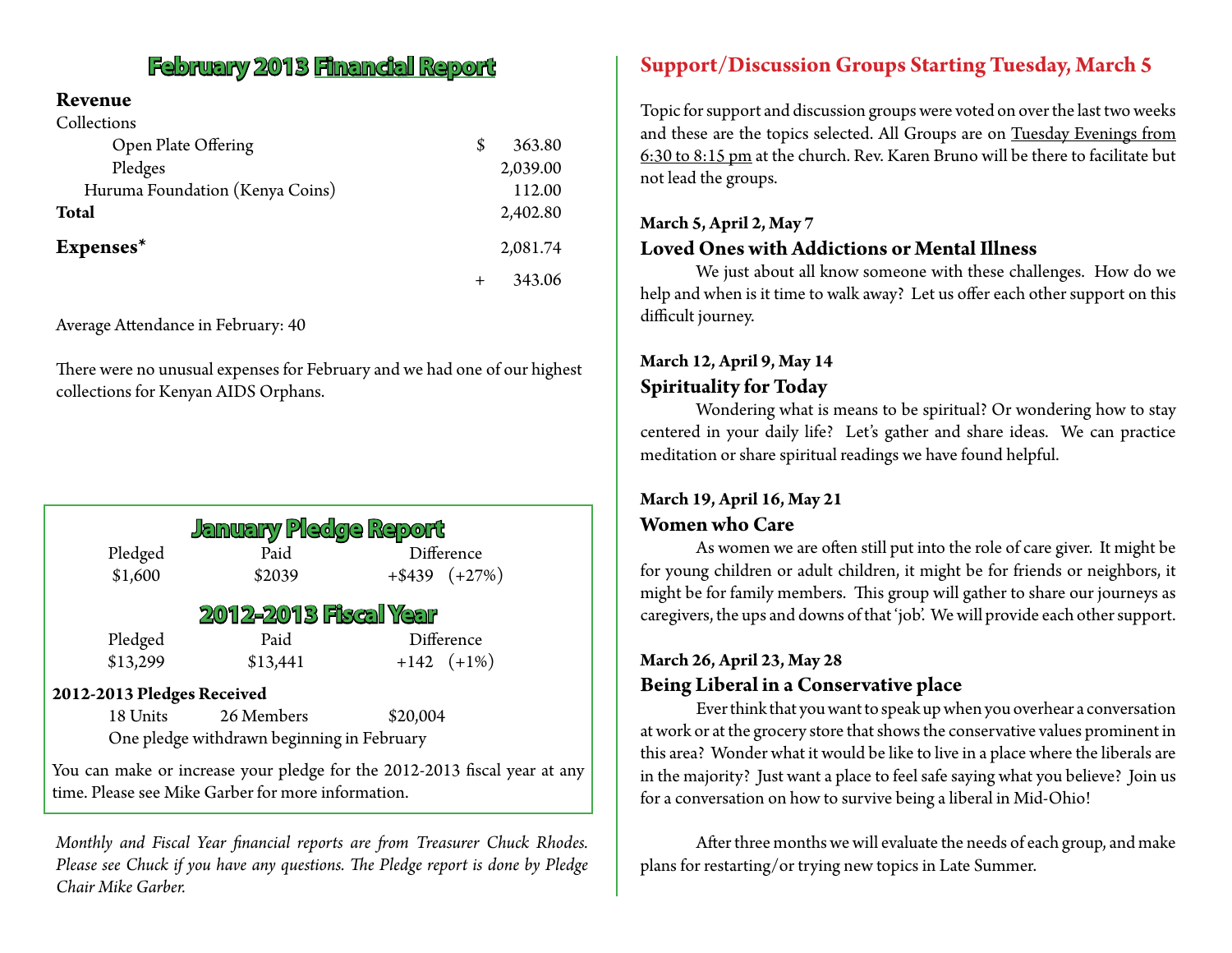### **Meet the Pastor and New Member Class State March Family f UUn Night**

There will be an informal **"newcomers meet the pastor" gathering after church service on March 10**. This will be for all new members or prospective members or those who just feel they haven't had the chance to get to know Rev. Karen Bruno.

There will be a **new members class after church on March 24**. This class will be for prospective members (those intersted or seeking membership) or those who have been thinking of joining the church but would like more information before making a decision. Also, this class may be of interest to anyone who wants to know more about Unitarian Universalism, our church history, and how All Souls operates behind the scenes.

The new members class will be facilitated by Rev. Karen Bruno, board president Reed Richmond, board vice president Bruce Kilgore, and religious education chair Liz Hansen.

A new member service is tentatively planned for mid-April.

### **All Souls Recycle Day: Sunday March 24**

Please save and then bring your items for recycling to church. A truck will be there for collection from 10 a.m. - Noon.

Below is the list of items Milliron accepts. Please keep them separated by categories:

- • ALUMINUM BEVERAGE CANS: Please rinse thoroughly.
- STEEL CANS: Please rinse thoroughly, and remove labels.
- PLASTIC: Please rinse thoroughly, and throw away lids. Only plastic bottles and jugs with the recycle emblem stamped on their bottom: #1 PETE - such as pop bottles (colored and clear); #2 HDPE - such as laundry products, milk, juice, and water jugs.
- NEWSPAPER: But NO books, magazines, phone books, or mail.
- CORRUGATED CARDBOARD: But NO boxboard or chipboard.

#### **All Proceeds to All Souls Unitarian Universalist Church**



### **Sunday Music**

All Souls is fortunate to have many talented musicians playing for Sunday services.

Ayesha Manley plays the historic Felgemaker organ on alternate Sundays.

The Carol Bernhardt trio plays the other Sundays. Whatever Sunday you visit, music is always a listening pleasure.

Just want to remind everyone that ALL souls are welcome at "family" f UUn night, not just those with kids/grandkids. It's meant for our All Souls FAMILY to share an evening of fellowship at family friendly times (ie. not starting when the kids are usually being put to bed at 7 pm). We intend for this to be an inter-generational gathering where our little ones can get to know their All Souls cousins, aunts, uncles & grandparents, as well as a time for the adults to enjoy each other's company!

Karen Gotter is organizing Family f UUn events. Karen is our Fellowship Chairperson (and she is also looking for friends to help on her team and for ideas from anyone).

The next Family f UUn Night will be announced by email and Facebook when details are known.

### **Living Lotus Zen Sangha**

We meet the **2nd & 4th Mondays, 6:30 pm-8:30 pm** at the church, everyone is welcome to join us.

Beginning in September and continuing through the next several months, Sensei Dean Williams will be focusing the Dharma talks on the new "Living by Vow: A Practical Introduction to Eight Essential Zen Chants and Texts," text by Shohaku Okumura.

For more information please visit our website at: www.livinglotuszensangha.com or find us on facebook under Living Lotus Zen Sangha.

Thank you, Jackie Moore

### **Coming Soon: Our new website**

This has been months in the making (mostly because of the foot dragging by the guy in charge) but our new website should be up soon. Reed Richmond (web editor) says that initially the website will have a few "coming soon" pages, but eventually those pages (photo pages, sermons and talks on audio files, and past newsletters) will all be available as well.

The new website will located at: www.allsoulsuuohio.org. There are several All Souls church and allsouls.org and allsoulsuu.org as well as other choices were already taken. All Souls UU Ohio at least identifies our national location. If you still have the old site bookmarked, change it now. I'll email when we are "live."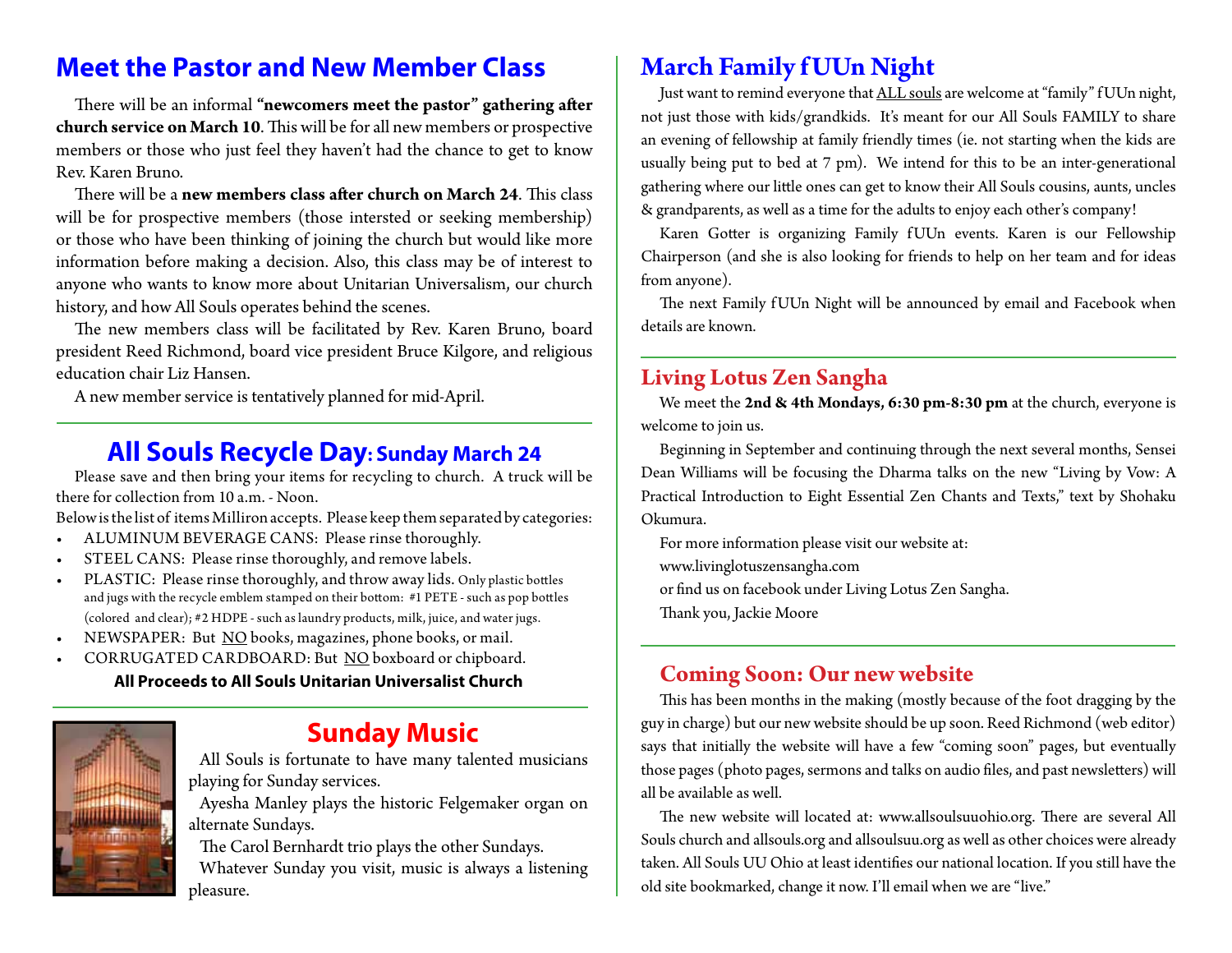### **February Family fUUn Night: All Souls Bowling (and dinner)**







22 bowlers (or people posing as bowlers) showed up at Lex Lanes for February's Family f UUn Night. After the bowling fun, 19 went over to Paul Revere's Diner for supper.